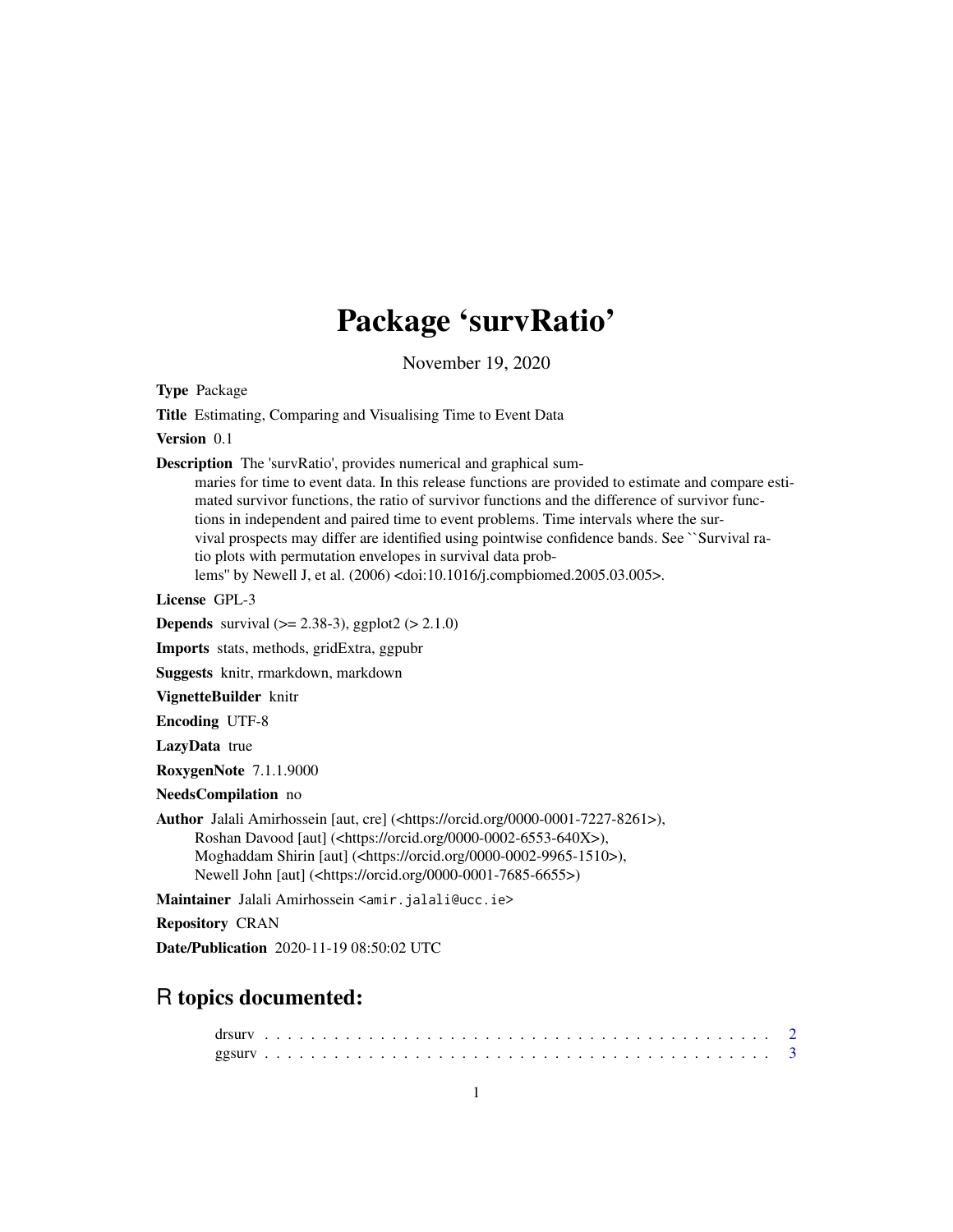<span id="page-1-0"></span> $2<sup>2</sup>$ 

#### **Index** [8](#page-7-0) **8**

<span id="page-1-1"></span>drsurv *Bootstrap pointwise confidence bands for survival ratio and survival difference*

#### Description

Estimate the survival ratio and survival difference accompanied by their pointwise confidence bands to provide a comparison of the survival prospects (S(t)) for independent and paired survival problems.

#### Usage

```
drsurv(time, status, factor, ref = NULL, tgrid = NULL, paired = FALSE, id = NULL,
 clevel = 0.95, nboot = 1000
```
#### Arguments

| time   | a vector of the observed survival times.                                                                               |
|--------|------------------------------------------------------------------------------------------------------------------------|
| status | a binary vector indicating the censoring status (typically $0 = 'censored', 1 =$<br>'event').                          |
| factor | a binary vector indicating the group levels.                                                                           |
| ref    | the reference level (typically a string) used as the level to compare the survival<br>prospects with.                  |
| tgrid  | a sequence of follow-up time points to calculate survival estimates for.                                               |
| paired | a logical indicator whether the survival data is paired. The defaults is paired =<br>FALSE.                            |
| id     | a pair identifier variable which must be provided for paired survival data prob-<br>lems (i.e. when $paired = TRUE$ ). |
| clevel | the confidence level used for constructing the pointwise confidence bands. The<br>default is clevel $= 0.95$ .         |
| nboot  | an integer indicating the number of bootstrap replicates. The defaults is nboot<br>$= 1000.$                           |
|        |                                                                                                                        |

#### Value

A list of objects including a data frame of the estimates of survival ratio and survival difference accompanied by their pointwise confidence bands. In addition, it includes the confidence level used, the factor levels, the number of bootstrap replicates, whether an independent or paired design was used and the p-value from the log-ranke test of equality for independent designs.

#### Author(s)

Amirhossein Jalali, Shirin Moghaddam, Davood Roshan, John Newell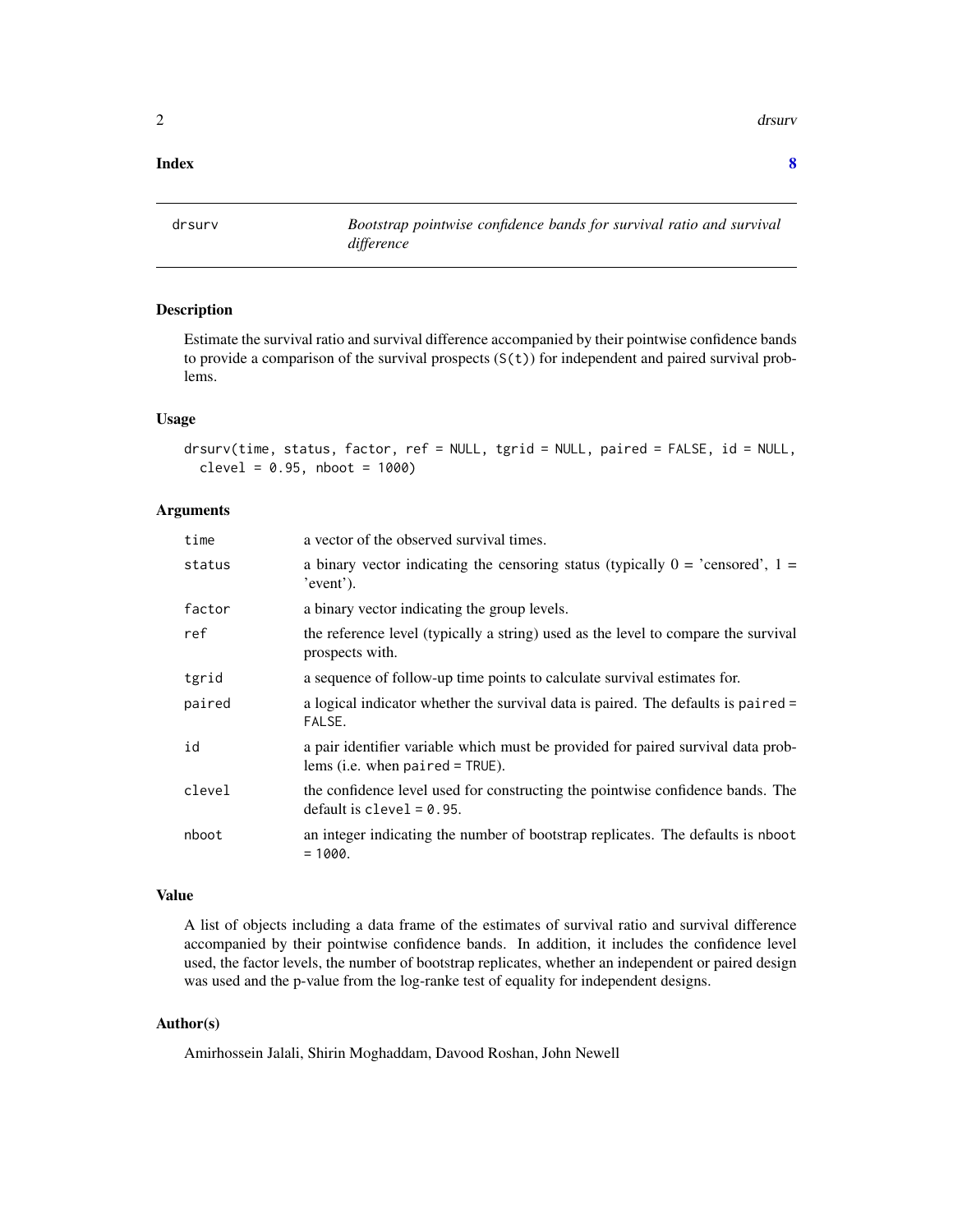#### <span id="page-2-0"></span>ggsurv $\sim$  3

#### References

Newell, J., Kay, J. W., & Aitchison, T. C. (2006). Survival ratio plots with permutation envelopes in survival data problems. Computers in biology and medicine, 36(5), 526-541.

#### See Also

[Surv,](#page-0-0) [ggsurv](#page-2-1)

#### Examples

```
require(survival)
##### Independent survival data
data(lung)
fit1 <- drsurv(time = lung$time, status = lung$status, factor = lung$sex)
ggsurv(fit1)
##### Paired survival data
data(retinopathy)
fit2 <- drsurv(retinopathy$futime, retinopathy$status, retinopathy$trt,
 paired = TRUE, id = retinopathy$id)
head(fit2$surv)
ggsurv(fit2, statistics = "all")
```
<span id="page-2-1"></span>

ggsurv *Plot method for* [drsurv\(](#page-1-1)) *objects*

#### Description

ggsurv is a generic function to plot survival functions, difference in survival functions and ratios of survivor using ggplot2. The function plots or all plots as generated by the  $dr s$ urv() function.

#### Usage

```
ggsurv(fit,
       statistics = c("surv", "diff", "ratio", "all"),
       palette = NULL,
       xlab = NULL, ylab = NULL,theme = NULL,
       table = FALSE,
       p.value = FALSE,
       flag = NULL,flag.col = NULL,break.times.by = NULL)
```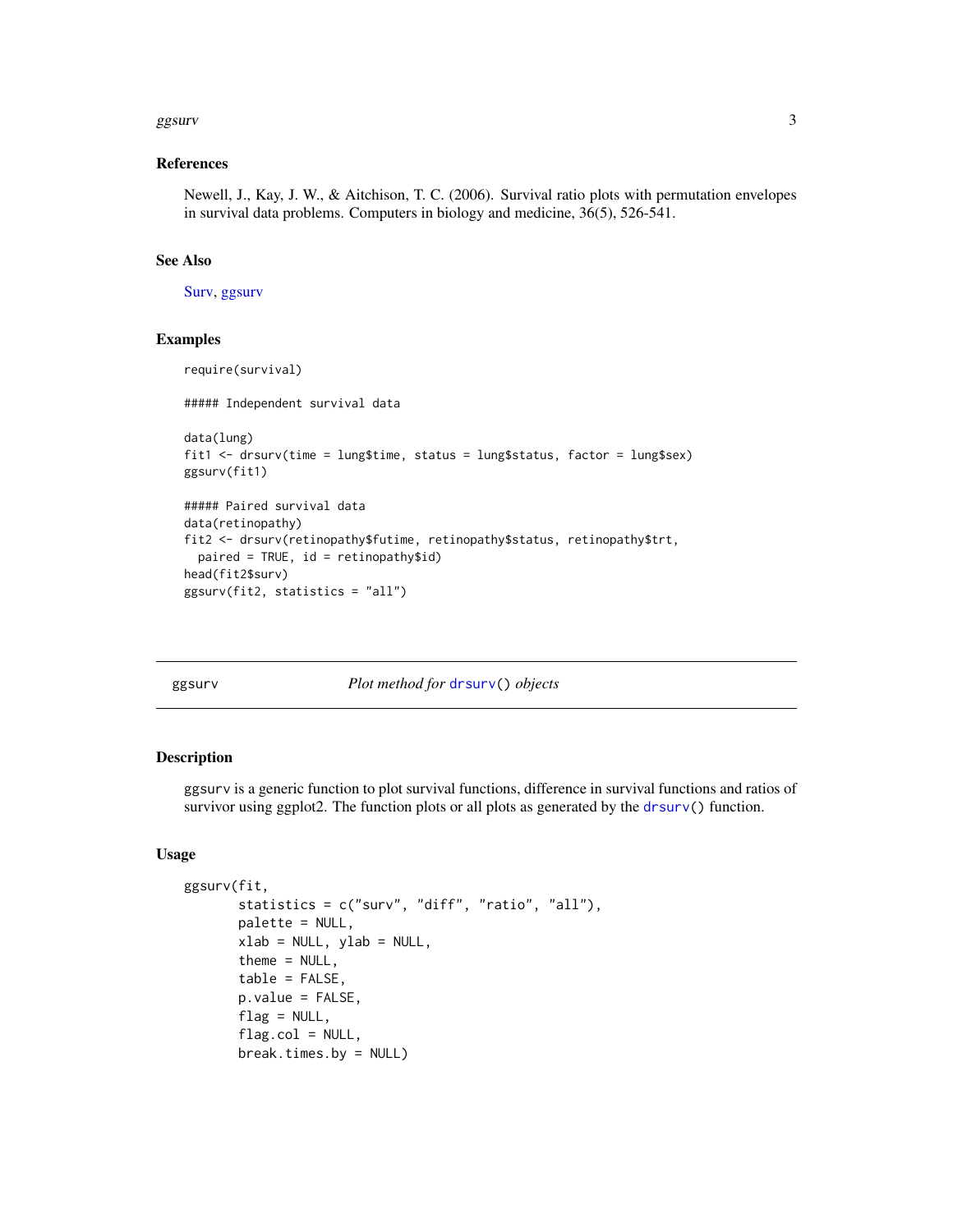#### Arguments

| fit        | a drsurv() object.                                                                                                                                                                                                                                                                                                                                                       |
|------------|--------------------------------------------------------------------------------------------------------------------------------------------------------------------------------------------------------------------------------------------------------------------------------------------------------------------------------------------------------------------------|
| statistics | the statistics of interest to be plotted. The default is statistics = "ratio".                                                                                                                                                                                                                                                                                           |
|            | • If statistics = "surv", the Kaplan Meier estimated survivor function<br>with confidence intervals will be plotted.                                                                                                                                                                                                                                                     |
|            | • If statistics = "diff", the difference in survival functions with the asso-<br>ciated bootstrap pointwise confidence bands will be plotted.                                                                                                                                                                                                                            |
|            | • If statistics = "ratio", the ratio of survival functions with the associ-<br>ated bootstrap pointwise confidence bands will be plotted.                                                                                                                                                                                                                                |
|            | • If statistics = "all" is selected, all of the survival, difference and ratio<br>functions will be plotted in a single labelled graphic.                                                                                                                                                                                                                                |
| palette    | the color palette to be used for coloring or filling the survival, difference and<br>ratio curves.                                                                                                                                                                                                                                                                       |
|            | • If statistics = "surv", the palette should consist of two colors that cor-<br>resond to the levels of the factor variable in the drsurv() object. The<br>defaults is palette = $c("red", "blue").$                                                                                                                                                                     |
|            | • If statistics = "diff", the palette should consist of one color. The de-<br>faults is palette = "black".                                                                                                                                                                                                                                                               |
|            | • If statistics = "ratio", the palette should consist of one color. The de-<br>faults is palette = "black".                                                                                                                                                                                                                                                              |
|            | • If statistics = "all", the palette should consist of four colors where<br>the first two colors correspond to the levels of the factor variable in the<br>drsurv() object. The third color indicates the color for the difference plot<br>and the forth color indicates the color for the ratio plot. The defaults are<br>palette = c("red", "blue", "black", "black"). |
| xlab       | a character specifying the x axis label. The default is xlab = "Follow up times".                                                                                                                                                                                                                                                                                        |
| ylab       | a character specifying y axis label.                                                                                                                                                                                                                                                                                                                                     |
|            | • If statistics = "surv", the ylab should consist of only one character in-<br>dicating the y axis label for the Kaplan Meier plot. The default is ylab =<br>"Estimated Survival Probability".                                                                                                                                                                           |
|            | • If statistics = "diff", the ylab should consist of only one character in-<br>dicating the y axis label for the Survival Difference plot. The default is<br>ylab = "Estimated Survival Difference".                                                                                                                                                                     |
|            | • If statistics = "ratio", the ylab should consist of only one character<br>indicating the y axis label for the Survival Ratio plot. The default is y lab =<br>"Estimated Survival Ratio".                                                                                                                                                                               |
|            | • If statistics = "all", the ylab should consist of three characters indicat-<br>ing the y axis labels for the survival, difference and ratio plots, respectively.<br>The default is ylab = c("Estimated Survival Probability", "Estimated<br>Survival Difference", "Estimated Survival Ratio").                                                                         |
| theme      | ggplot2 themes. Allowed values include ggplot2 official themes: "bw" for<br>theme_bw(), "classic" for theme_classic(), "dark" for theme_dark(),<br>"gray" for theme_gray(), "light" for theme_light(), "linedraw" for theme_linedraw(),<br>"minimal" for theme_minimal(). The default is theme = "minimal".                                                              |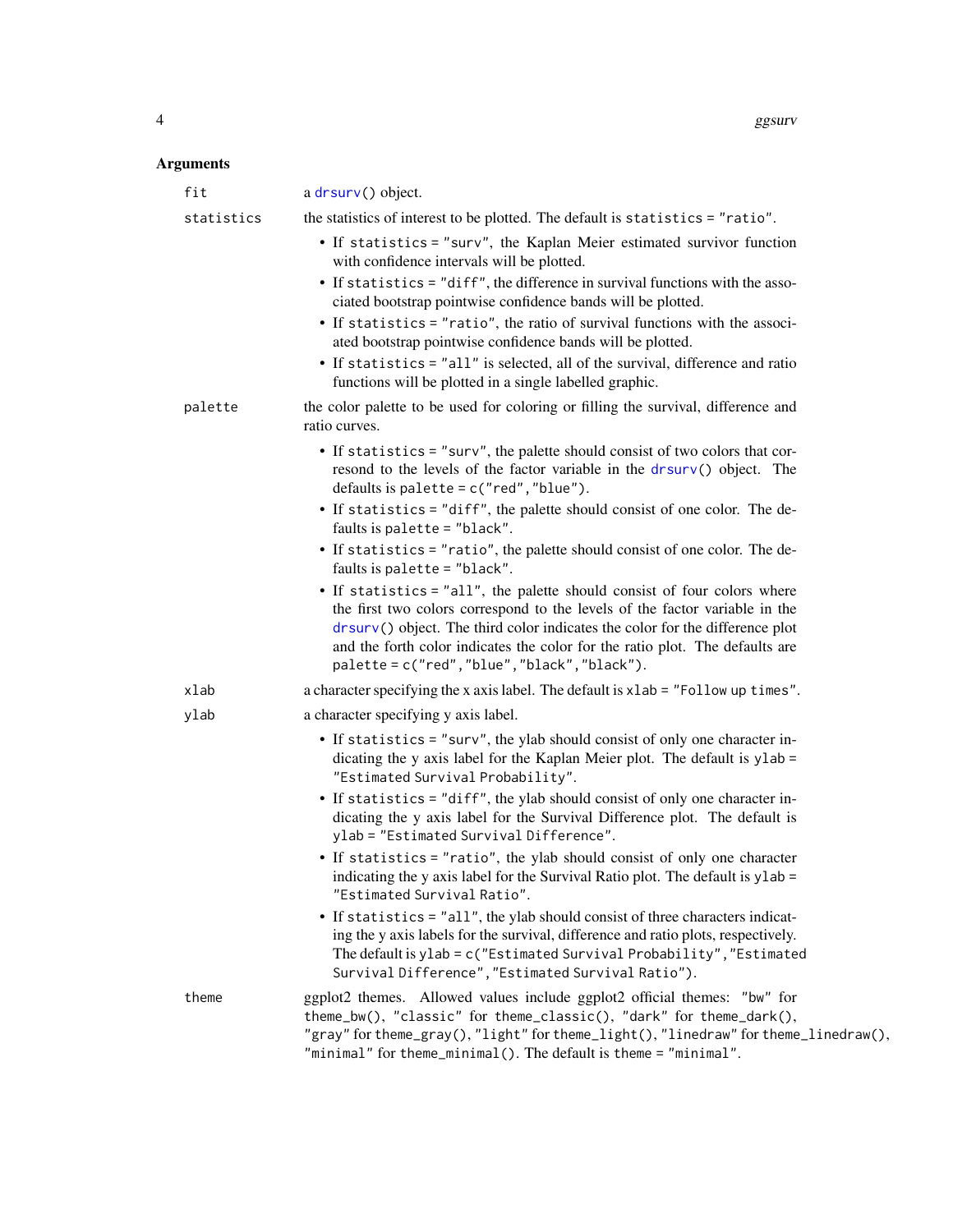#### <span id="page-4-0"></span>ggsurv $\sim$  5

| table    | Allowed values include TRUE or FALSE specifying whether to display the table<br>of the number of subjects at risk over time. Default is table = FALSE.                                                                                                                                                                                                                                                                                                                           |
|----------|----------------------------------------------------------------------------------------------------------------------------------------------------------------------------------------------------------------------------------------------------------------------------------------------------------------------------------------------------------------------------------------------------------------------------------------------------------------------------------|
| p.value  | Allowed values include TRUE or FALSE specifying whether to display the p-value<br>for the log-ranke test of equality for independent designs. Default is $p$ . value =<br>FALSE.                                                                                                                                                                                                                                                                                                 |
| flag     | Allowed values include TRUE or FALSE specifying whether or not to show re-<br>gions where survival is different from 1 for the ratio and 0 for the difference.<br>Default is $flag = TRUE$ .                                                                                                                                                                                                                                                                                     |
| flag.col | the color palette to be used for coloring the time regions where survival is identi-<br>fed as being different when $flag = TRUE$ . The default is $flag$ . $col = c("green", "red")$<br>where "green" indicates survival times where the (pointwise) confidence inter-<br>vals contained 1 for the ratio or 0 for the difference while "red" indicates survival<br>times where the (pointwise) confidence intervals did not contain 1 for the ratio<br>or 0 for the difference. |
|          | break. times by numeric value controlling the time axis breaks. Default value is NULL.                                                                                                                                                                                                                                                                                                                                                                                           |

#### Value

Returns an object of class ggsurv and ggplot2 that displays either one (or all) of the Kaplan Meier estimated survivor function, the ratio of survivor functions or the difference of survivor functions as a single graphic using ggplot2.

#### Note

The [ggsurv\(](#page-2-1)) object is a flexible ggplot2 object that can be further modified and customised using ggplot commands when the arguments table = FALSE and statistics is not all. See the example provided below.

#### Author(s)

Davood Roshan, Amirhossein Jalali, Shirin Moghaddam, John Newell

#### References

https://github.com/michaelway/ggkm

#### See Also

[drsurv](#page-1-1)

#### Examples

```
# Fit the drsurv model
#++++++++++++++++++++++++++++++++++++
require(survival)
lung$sex <- as.factor(lung$sex)
levels(lung$sex) <- c("Male", "Female")
fit <- drsurv(time = lung$time, status = lung$status, factor = lung$sex, ref = "Female")
```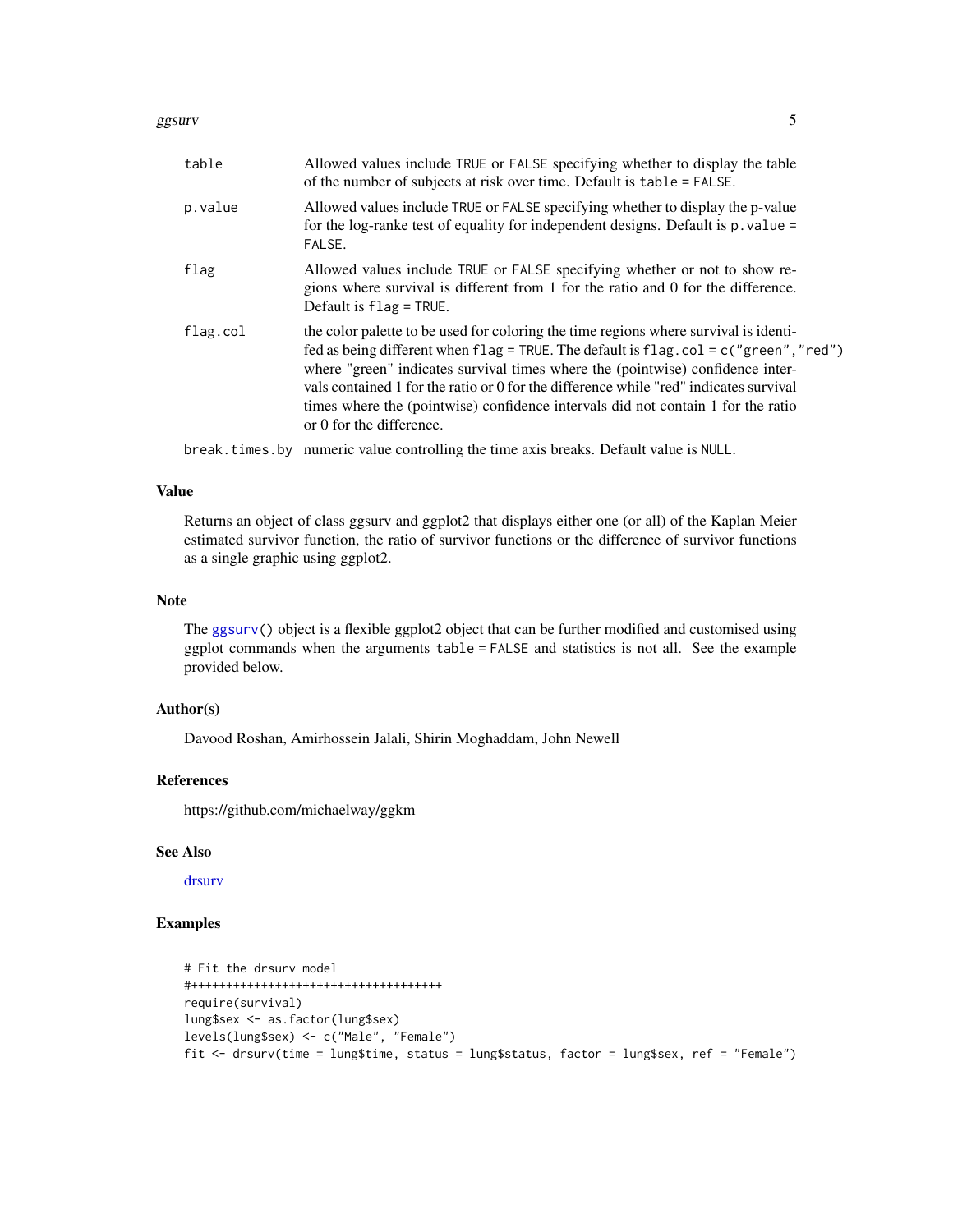```
# Visualise the drsurv model output
#++++++++++++++++++++++++++++++++++++
# Basic survival curves
ggsurv(fit, statistics = "surv")
# Customized survival curves
ggsurv(fit, statistics = "surv",
      palette = c("Orange", "purple"),
      xlab = "Time (days)", ylab = "Estimated Survival Probability",
      theme = "classic",
      table = TRUE,p.value = TRUE,
      break.times.by = 200)
# Survival difference curve
ggsurv(fit, statistics = "diff")
# Survival difference curve without the point wise significant different times flag
ggsurv(fit, statistics = "diff", flag = FALSE)
# Customized survival difference curve
ggsurv(fit, statistics = "diff",
      palette = c("gray"),
      xlab = "Time (days)", ylab = "Estimated Survival Difference",
      theme = "classic",
      flag = TRUE,flag.col = c("darkseagreen", "red4"),
      break.times.by = 200)
# Survival ratio curve
ggsurv(fit, statistics = "ratio")
# Customized survival ratio curve with further ggplot2 objects
ggsurv(fit, statistics = "ratio") +
 ggtitle("Overall survival from lung cancer") +
 theme(legend.position="bottom",
        legend.background = element_rect(fill="lightblue", linetype="solid")
        \mathcal{L}# Displaying all the survival, difference and ratio curves in one graphic
## For better visualisation, user may need to increase the ratio of "Plots" pannel
## in Rstudio working environment.
ggsurv(fit, statistics = "all")
# Customized all in one curves
ggsurv(fit, statistics = "all",
      palette = c("Orange", "purple", "dimgray", "dimgray"),
      xlab = "Time (days)"ylab = c("Estimated Survivor Function", "Estimated Survival Difference",
```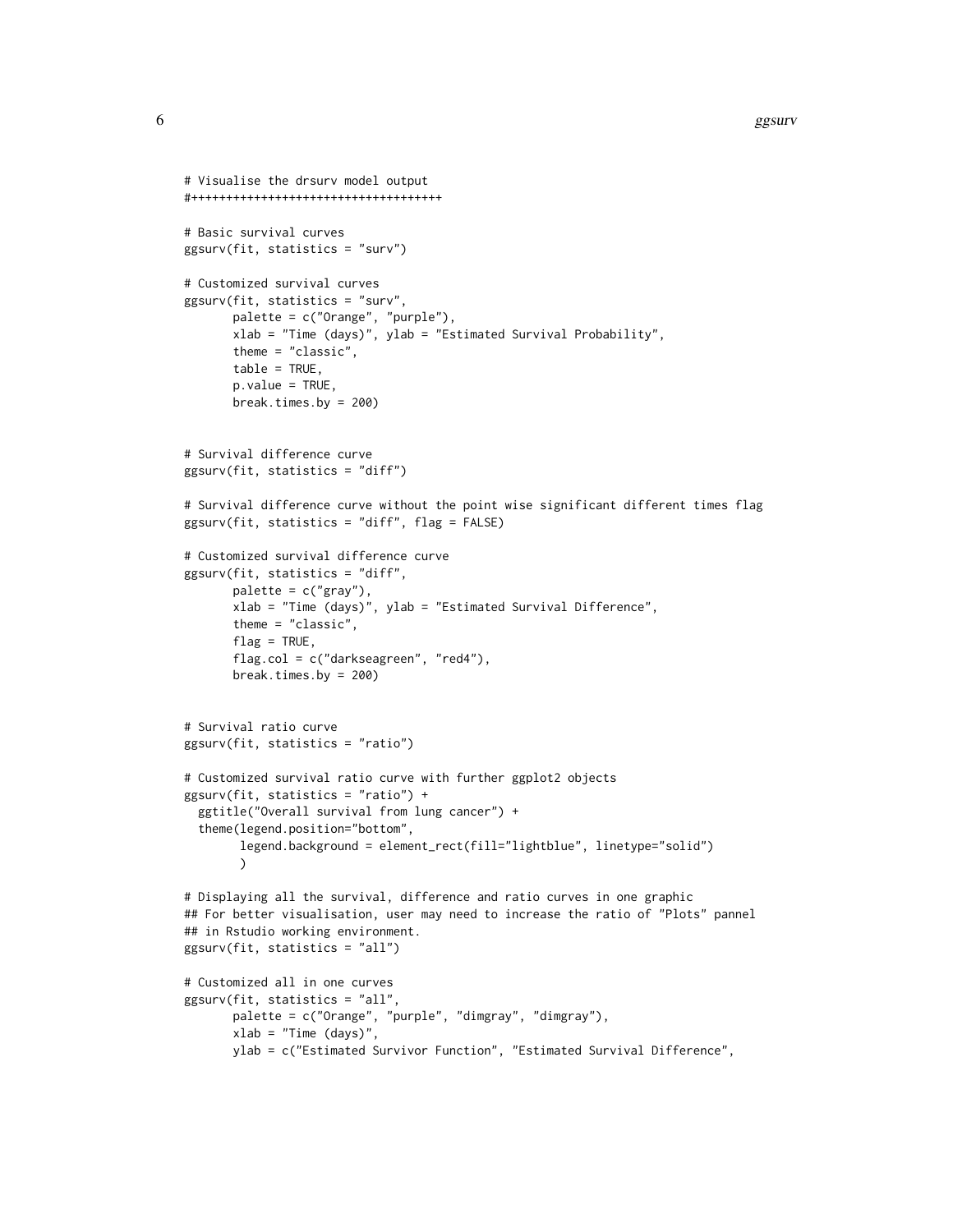#### $ggs$ urv $\,$ 7 $\,$

```
"Estimated Survival Ratio"),
      theme = "light",
      table = TRUE, ## table will be only shown for the survival plot.
      p.value = TRUE, ## p.value will be only displayed for the survival plot.
      flag = TRUE,flag.col = c("limegreen", "darkred"),
      break.times.by = 150)
# personalized all in one curves
survp <- ggsurv(fit, statistics = "surv",
               p.value = TRUE,
               table = TRUE)
diffp <- ggsurv(fit, statistics = "diff")
ratiop <- ggsurv(fit, statistics = "ratio")
## changing the labels
ggpubr::ggarrange(survp,
         ggpubr::ggarrange(dfffp, ratiop, ncol = 2, labels = c("(ii)", "(iii)")),
         nrow = 2,
         labels = "(i)",
        heights = c(1.3,1) # first row's height is 1.3 times bigger than 2nd row's height.
)
## changing the alignment and save it locally
#png("all_in_one.png", height = 1000, res=100)
#ggpubr::ggarrange(ratiop, diffp, survp,
# nrow = 3,
# labels = c("(i)","(ii)", "(iii)"),
# heights = c(1,1,1.5) # 1st and 2nd rows' heights are equal while
# # the 3rd row's height is 1.5 times bigger than the first #two rows.
#)
#dev.off()
## get the directory where the plot is saved
getwd()
### See ?ggpubr::ggarrange for more customizations.
```